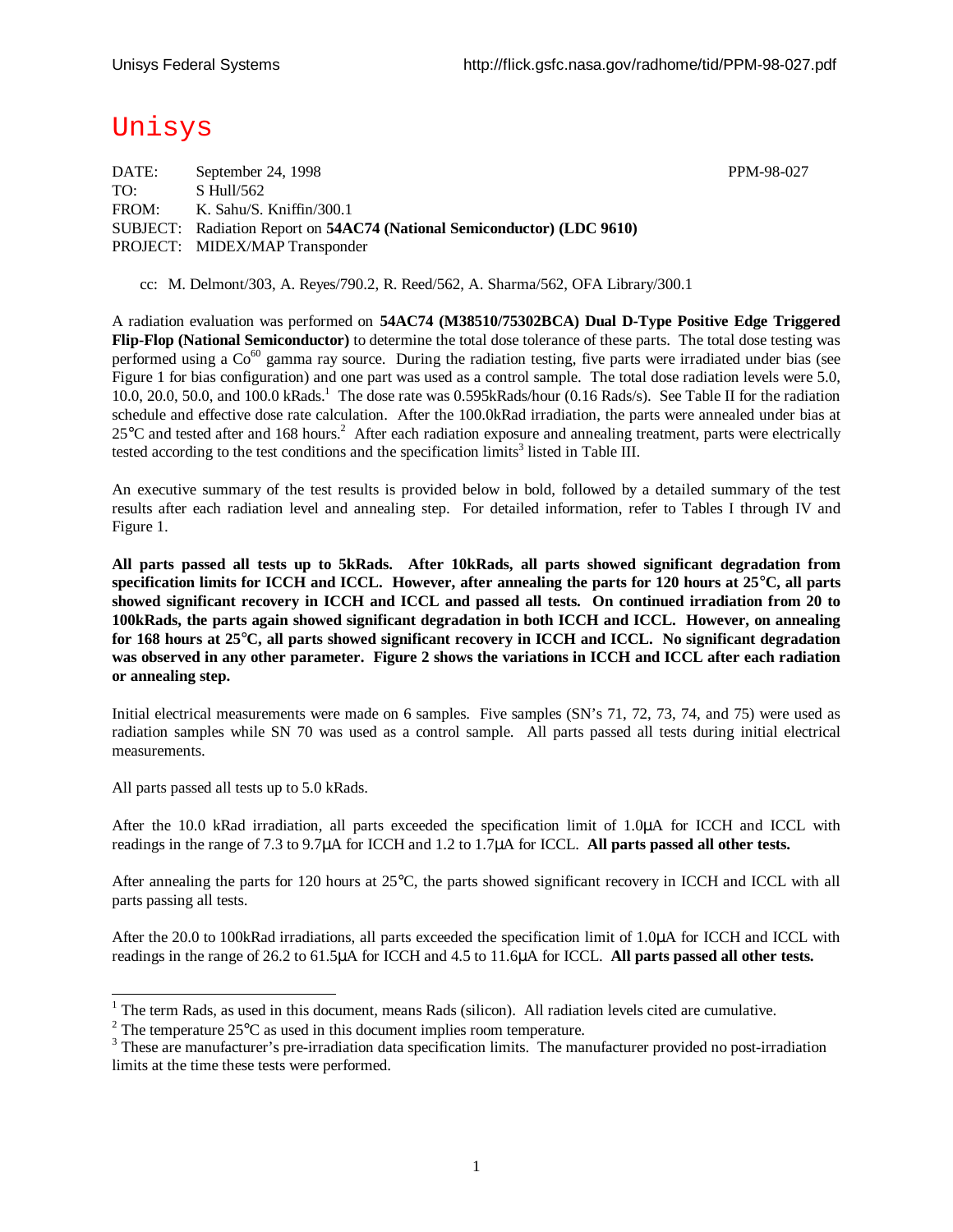After annealing the parts for 168 hours at 25°C, the parts showed significant recovery in ICCH and ICCL. All parts marginally exceeded the specification limit for ICCH with readings in the range of 2.3 to 2.6μA and all parts passed ICCL.

Table IV provides a summary of the test results with the mean and standard deviation values for each parameter after each irradiation exposure and annealing step.

Any further details about this evaluation can be obtained upon request. If you have any questions, please call us at (301) 731-8954.

#### \_\_\_\_\_\_\_\_\_\_\_\_\_\_\_\_\_\_\_\_\_\_\_\_\_\_\_\_\_\_\_\_\_\_\_\_\_\_\_\_\_\_\_\_\_\_\_\_\_\_\_\_\_\_\_\_\_\_\_\_\_\_\_\_\_\_\_\_\_\_\_\_\_\_\_\_\_\_\_\_\_\_\_\_\_\_\_\_\_\_\_\_ ADVISORY ON THE USE OF THIS DOCUMENT

The information contained in this document has been developed solely for the purpose of providing general guidance to employees of the Goddard Space Flight Center (GSFC). This document may be distributed outside GSFC only as a courtesy to other government agencies and contractors. Any distribution of this document, or application or use of the information contained herein, is expressly conditional upon, and is subject to, the following understandings and limitations:

(a) The information was developed for general guidance only and is subject to change at any time;

(b) The information was developed under unique GSFC laboratory conditions which may differ substantially from outside conditions;

(c) GSFC does not warrant the accuracy of the information when applied or used under other than unique GSFC laboratory conditions;

(d) The information should not be construed as a representation of product performance by either GSFC or the manufacturer;

(e) Neither the United States government nor any person acting on behalf of the United States government assumes any liability resulting from the application or use of the information.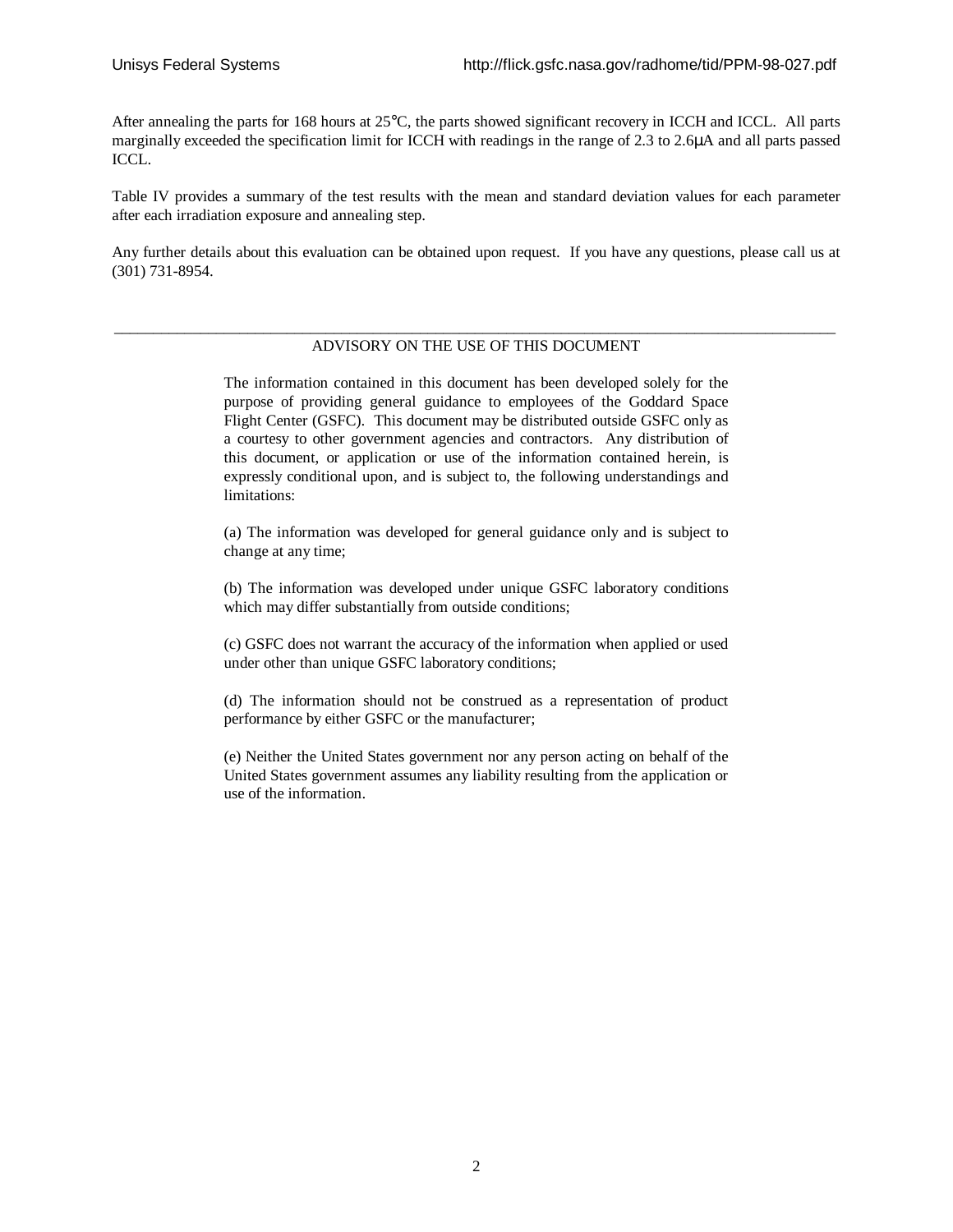

Figure 1. Radiation Bias Circuit for 54AC74

Notes:

- 1.  $V_{CC} = 5.50V \pm 0.5V$ .
- 2.  $V_{CC}/2 = 2.75V \pm 0.5V$ .
- 3.  $R = 2k\Omega \pm 5\%, \frac{1}{2}W$ .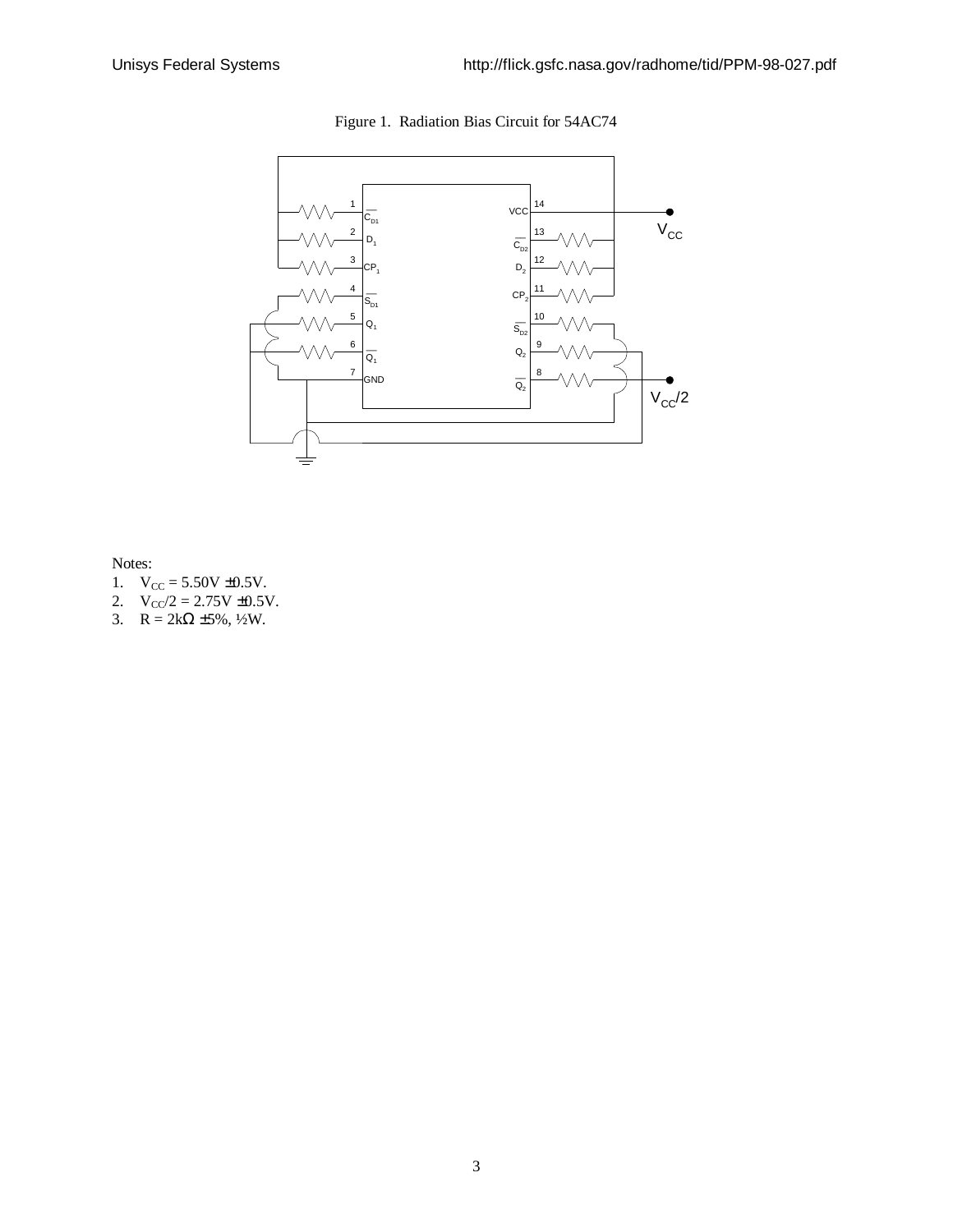| Generic Part Number:                        | 54AC74                                        |
|---------------------------------------------|-----------------------------------------------|
| MIDEX/MAP Transponder                       | M38510/75302BCA                               |
| Charge Number:                              | C80979                                        |
| Manufacturer:                               | National Semiconductor                        |
| Lot Date Code (LDC):                        | 9610                                          |
| <b>Quantity Tested:</b>                     | 6                                             |
| Serial Number of Control Samples:           | 70                                            |
| <b>Serial Numbers of Radiation Samples:</b> | 71, 72, 73, 74, and 75                        |
| Part Function:                              | Dual D-Type Positive Edge Triggered Flip-Flop |
| Part Technology:                            | Bipolar                                       |
| Package Style:                              | 14 Pin Dip                                    |
| Test Equipment:                             | A540                                          |
| Test Engineer:                              | A. Duvalsaint                                 |

### TABLE I. Part Information

• The manufacturer for this part guaranteed no radiation tolerance/hardness.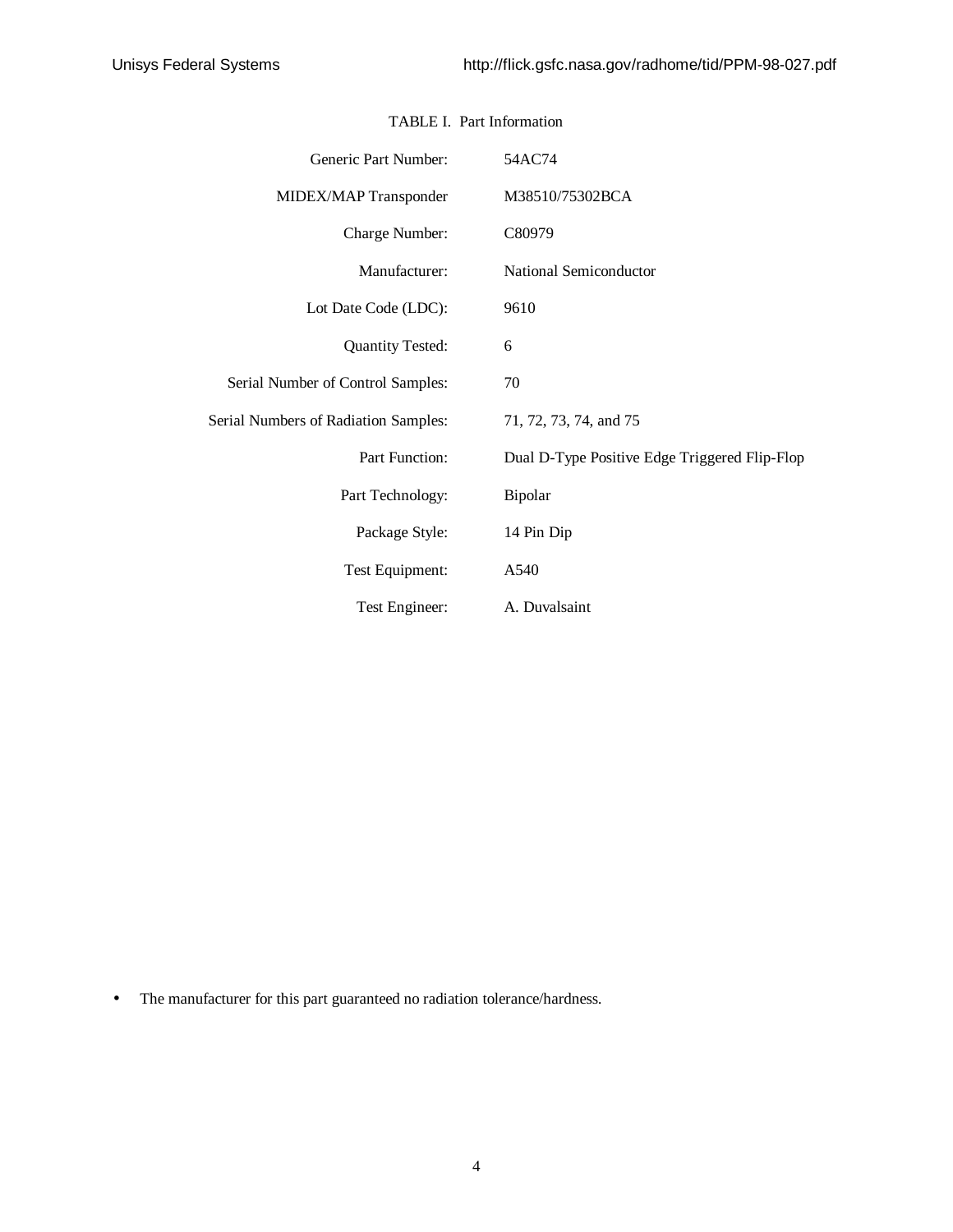| TABLE II. Radiation Schedule for 54AC74                                                                                                                                                         |  |
|-------------------------------------------------------------------------------------------------------------------------------------------------------------------------------------------------|--|
|                                                                                                                                                                                                 |  |
|                                                                                                                                                                                                 |  |
|                                                                                                                                                                                                 |  |
|                                                                                                                                                                                                 |  |
|                                                                                                                                                                                                 |  |
|                                                                                                                                                                                                 |  |
|                                                                                                                                                                                                 |  |
|                                                                                                                                                                                                 |  |
|                                                                                                                                                                                                 |  |
| Effective Dose Rate = 50,000 RADS/8 DAYS=595.2 RADS/HOUR=0.16 RADS/SEC<br>The effective dose rate is lower than that of the individual radiation steps as it takes into account the weekend and |  |

the extended step.

PARTS WERE IRRADIATED AND ANNEALED UNDER BIAS, SEE FIGURE 1.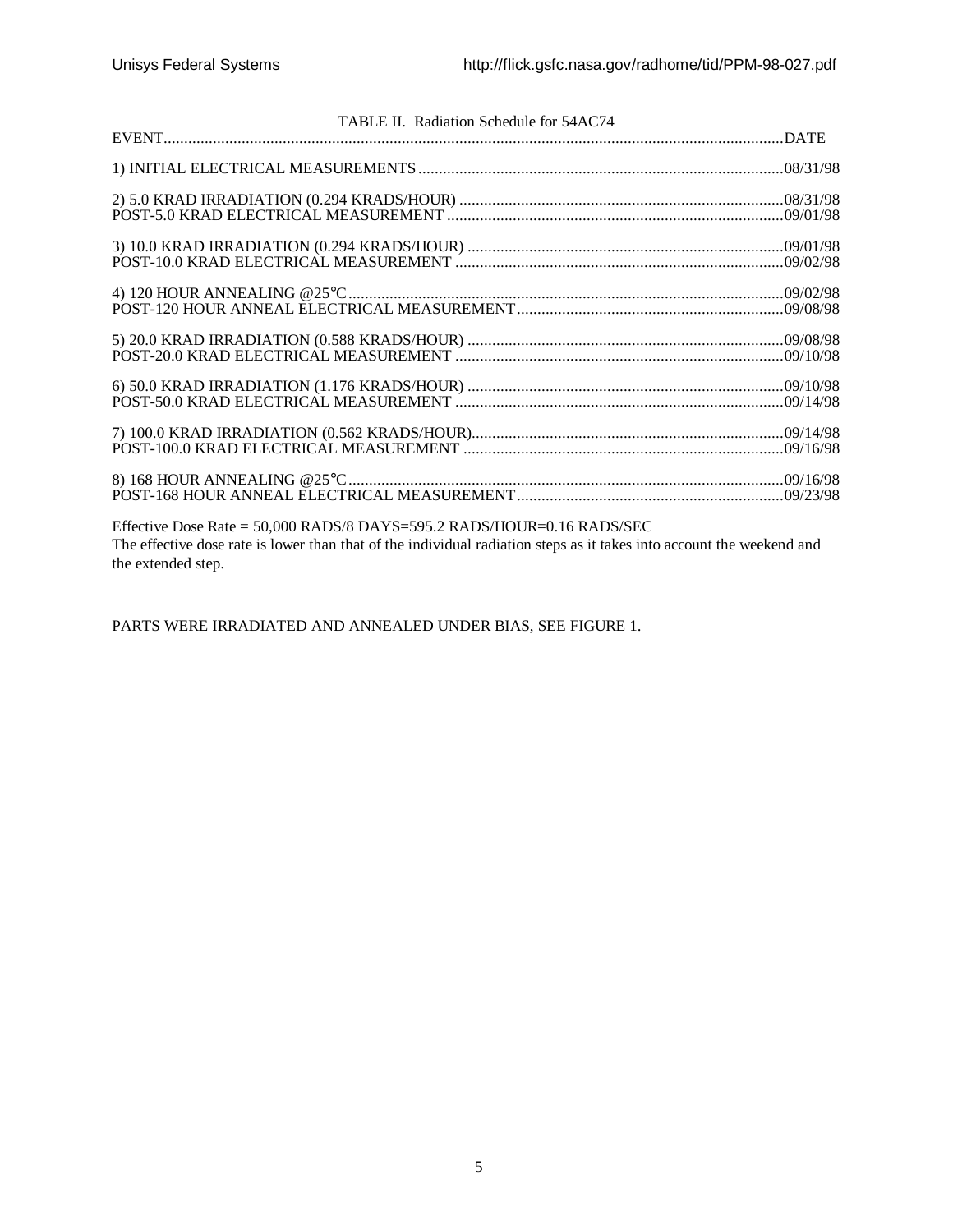| <b>Test</b>   |                             |    |                                                                                                         | Spec.   | Lim.    |
|---------------|-----------------------------|----|---------------------------------------------------------------------------------------------------------|---------|---------|
| #             | Parameter                   |    | Units Test Conditions /2                                                                                | min     | max     |
| 100           | Funct. 3.0V                 |    | $V_{CC}$ =3.0V, $V_{IH}$ =2.5V, $V_{IL}$ =0.45V, Load=50mA, 1MHz,<br>$V_{OL}$ <1.5V, $V_{OH}$ >1.5V     |         |         |
| 150           | Funct. 4.5V                 |    | $V_{CC}$ =4.5V, $V_{IH}$ =3.7V, $V_{IL}$ =0.60V, Load=50mA, 1MHz,<br>$V_{OL}$ < 1.5V, $V_{OH}$ > 1.5V   |         |         |
| 200-207 Iih H |                             |    | $nA V_{CC} = 5.5V, V_{IH} = V_{CC}, V_{IL} = 0V, V_{IN} = V_{CC},$ other ins= $V_{CC}$                  | $-100$  | 100     |
| 250-257 Iih_L |                             |    | $nA V_{CC}=5.5V, V_{IH}=V_{CC}, V_{IL}=0V, V_{IN}=V_{CC},$ other ins=0V                                 | $-100$  | 100     |
| 300-307 Iil H |                             |    | $nA V_{CC}=5.5V, V_{IH}=V_{CC}, V_{IL}=0V, V_{IN}=V_{CC},$ other ins= $V_{CC}$                          | $-100$  | 100     |
| 350-357 Iil L |                             |    | $nA V_{CC}=5.5V, V_{IH}=V_{CC}, V_{IL}=0V, V_{IN}=V_{CC},$ other ins=0V                                 | $-100$  | 100     |
| 400-403 Voh1  |                             |    | $V V_{CC}=3.0V, V_{IH}=2.10, V_{IL}=0.90V, I_{OH}=-50$ mA                                               | 2.90    |         |
| 410-413 Voh2  |                             |    | $V V_{CC}$ =4.5V, V <sub>IH</sub> =3.15, V <sub>IL</sub> =1.35V, I <sub>OH</sub> =-50 <b>m</b>          | 4.40    |         |
| 420-423 Voh3  |                             |    | $V V_{CC}$ =5.5V, V <sub>IH</sub> =3.85, V <sub>IL</sub> =1.65V, I <sub>OH</sub> =-50 <b>m</b>          | 5.40    |         |
| 430-433 Voh4  |                             |    | $V V_{CC}=3.0V, V_{IH}=2.10, V_{IL}=0.90V, I_{OH}=-4mA$                                                 | 2.40    |         |
| 440-443 Voh5  |                             |    | $V V_{CC}$ =4.5V, V <sub>IH</sub> =3.15, V <sub>IL</sub> =1.35V, I <sub>OH</sub> =-24mA                 | 3.70    |         |
| 450-453 Voh6  |                             |    | $V V_{CC}$ =5.5V, V <sub>IH</sub> =3.85, V <sub>IL</sub> =1.65V, I <sub>OH</sub> =-24mA                 | 4.70    |         |
| 460-463 Voh7  |                             |    | $V V_{CC} = 5.5V, V_{IH} = 3.85, V_{IL} = 1.65V, I_{OH} = -50mA$                                        | 3.85    |         |
| 200-503 Vol1  |                             |    | mV V <sub>CC</sub> =3.0V, V <sub>IH</sub> =2.10, V <sub>IL</sub> =0.90V, I <sub>OH</sub> =-50 <b>mA</b> |         | 100     |
| 510-513 Vol2  |                             |    | mV V <sub>CC</sub> =4.5V, V <sub>IH</sub> =3.15, V <sub>IL</sub> =1.35V, I <sub>OH</sub> =-50 <b>m</b>  |         | 100     |
| 520-523 Vol3  |                             |    | mV V <sub>CC</sub> =5.5V, V <sub>IH</sub> =3.85, V <sub>IL</sub> =1.65V, I <sub>OH</sub> =-50mA         |         | 100     |
| 530-533 Vol4  |                             |    | mV V <sub>CC</sub> =3.0V, V <sub>IH</sub> =2.10, V <sub>IL</sub> =0.90V, I <sub>OH</sub> =-4mA          |         | 400     |
| 540-543 Vol5  |                             |    | $mV V_{CC}$ =4.5V, V <sub>IH</sub> =3.15, V <sub>IL</sub> =1.35V, I <sub>OH</sub> =-24mA                |         | 400     |
| 550-553 Vol6  |                             |    | $mV V_{CC} = 5.5V, V_{IH} = 3.85, V_{IL} = 1.65V, I_{OH} = -24mA$                                       |         | 400     |
| 560-563 Vol7  |                             |    | $V V_{CC}$ =5.5V, V <sub>IH</sub> =3.85, V <sub>IL</sub> =1.65V, I <sub>OH</sub> =-50 <b>m</b>          |         | 1.65    |
| 600-607 Vic_+ |                             |    | $V V_{CC}$ =GND, for input under test: I <sub>IN</sub> =1mA                                             | 0.40    | 1.50    |
| 650-657 Vic - |                             |    | $V V_{CC}$ =OPEN, for input under test: I <sub>IN</sub> =-1mA                                           | $-1.50$ | $-0.40$ |
| 700           | <b>ICCH</b>                 |    | $mA$ $V_{\text{CC}}$ =5.50V, all inputs= $V_{\text{CC}}$                                                |         | 1.00    |
| 750           | <b>ICCL</b>                 |    | $mN_{\text{CC}} = 5.50V$ , all inputs=GND=0V                                                            |         | 1.00    |
|               | 900-903 TPD3V_SDCD_to_OUTS  | ns |                                                                                                         | 1.0     | 12.0    |
|               | 920-923 TPD3V_CP_to_OUTS    | ns |                                                                                                         | 1.0     | 10.0    |
|               | 940-943 TPD4.5V_SDCD_to OUT | ns |                                                                                                         | 1.0     | 13.5    |
|               | 960-963 TPD4.5V CP to OUTS  | ns |                                                                                                         | 1.0     | 10.0    |

## Table III. Electrical Characteristics of 54AC74 /1

Notes:

1/ These are the manufacturer's non-irradiated data sheet specification limits. The manufacturer provided no postirradiation limits at the time the tests were performed.

 $2/\text{V}_{\text{IN}} - \text{V}_{\text{OUT}} = 5\text{V}$ ,  $\text{I}_{\text{OUT}} = 10\text{mA}$  unless otherwise noted.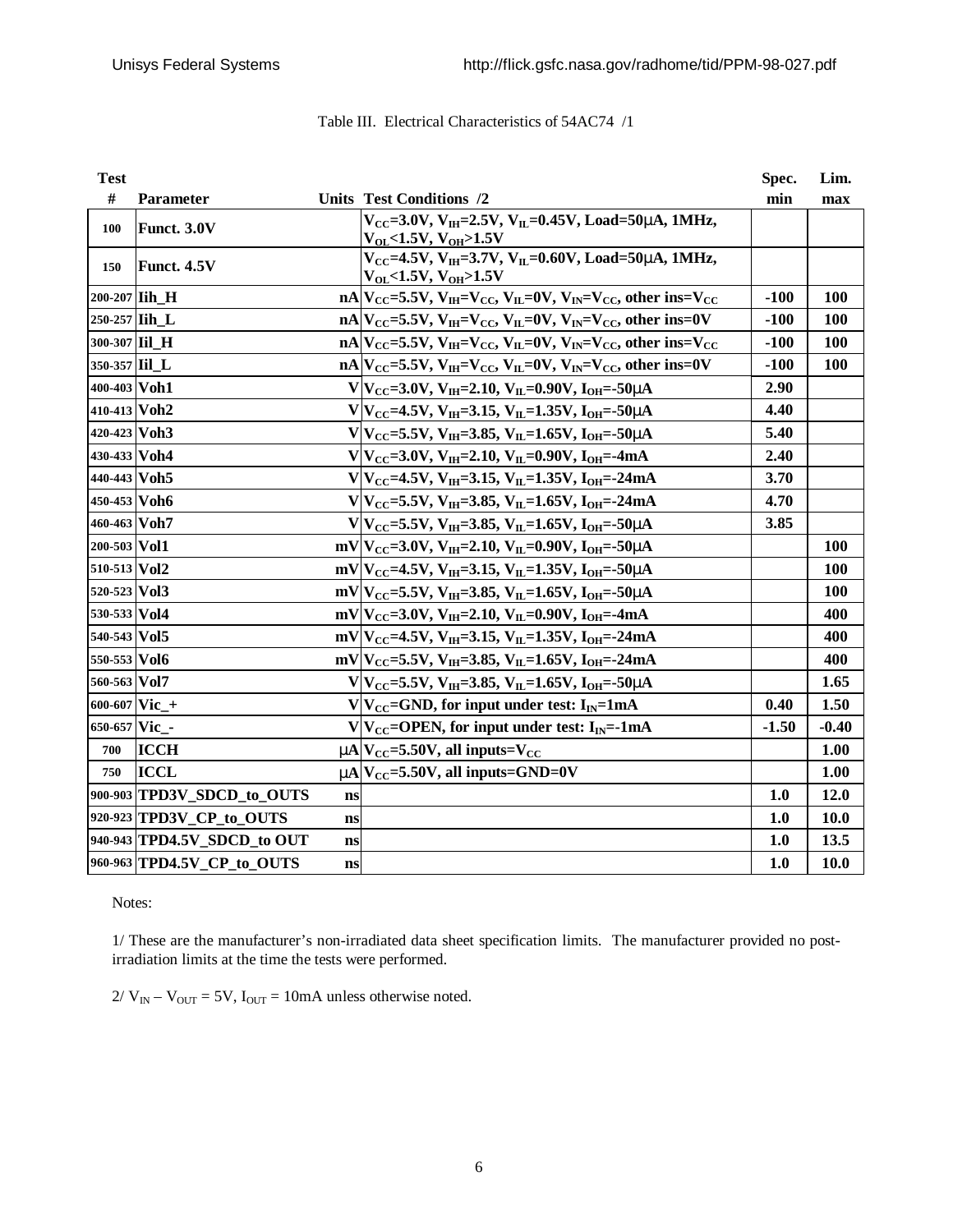# **TABLE IV: Summary of Electrical Measurements after Total Dose Exposures and Annealing for 54AC74 /1**

|               |                                   |                 |         |            |                         |                         |                         |                         | <b>Total Dose Exposure (kRads Si)</b> |                         | <b>Annealing</b>        |                         | <b>Total Dose Exposure (kRads Si)</b> |                         |                |                         |                         |                         | <b>Annealing</b> |                         |
|---------------|-----------------------------------|-----------------|---------|------------|-------------------------|-------------------------|-------------------------|-------------------------|---------------------------------------|-------------------------|-------------------------|-------------------------|---------------------------------------|-------------------------|----------------|-------------------------|-------------------------|-------------------------|------------------|-------------------------|
|               |                                   |                 |         |            |                         | <b>Initial</b>          | 5.0<br>10.0             |                         |                                       | 120 hours               |                         | 20.0                    |                                       | 50.0                    |                | 100.0                   |                         | 168 hours               |                  |                         |
| <b>Test</b>   |                                   | Spec. Lim. $/2$ |         |            |                         |                         |                         |                         |                                       |                         | @25°C                   |                         |                                       |                         |                |                         |                         |                         | @25°C            |                         |
| #             | <b>Parameters</b><br><b>Units</b> |                 | min     | max        | mean                    | sd                      | mean                    | sd                      | mean                                  | sd                      | mean                    | sd                      | mean                                  | sd                      | mean           | sd                      | mean                    | sd                      | mean             | sd                      |
| <b>100</b>    | Funct. 3.0V /3                    |                 |         |            | P                       |                         | P                       |                         | P                                     |                         | P                       |                         | P                                     |                         | P              |                         | P                       |                         | P                |                         |
| 150           | Funct 4.5V /3                     |                 |         |            | P                       |                         | P                       |                         | P                                     |                         | P                       |                         | P                                     |                         | P              |                         | P                       |                         | P                |                         |
| 200-207 Iih_H |                                   | nA              | $-100$  | 100        | $-9$                    | $\mathbf{1}$            | -6                      | $\overline{2}$          | $-9$                                  | $\overline{2}$          | $-11$                   | $\overline{\mathbf{4}}$ | $-11$                                 | $\overline{\mathbf{4}}$ | $-10$          | $\overline{2}$          | $-13$                   | $\overline{2}$          | $-12$            | $\mathbf{1}$            |
| 250-257 Iih L |                                   | nA              | $-100$  | 100        | $-11$                   | $\overline{2}$          | $-10$                   | 3                       | $-9$                                  | $\mathbf{3}$            | $-12$                   | 1                       | $-12$                                 | $\overline{\mathbf{4}}$ | $-12$          | $\overline{2}$          | $-9$                    | $\overline{2}$          | $-13$            | 2 <sub>1</sub>          |
| 300-307 Iil H |                                   | nA              | $-100$  | 100        | $\overline{\mathbf{4}}$ | $\mathbf{3}$            | $\boldsymbol{4}$        | 3                       | $\mathbf{2}$                          | $\overline{\mathbf{4}}$ | $\overline{\mathbf{4}}$ | $\overline{\mathbf{4}}$ | $\overline{\mathbf{4}}$               | $\mathbf{3}$            | 4              | $\overline{\mathbf{4}}$ | $\boldsymbol{2}$        | $\overline{2}$          | $\mathbf{2}$     | 3 <sup>1</sup>          |
| 350-357 Iil_L |                                   | nA              | $-100$  | 100        | 6                       | $\overline{\mathbf{4}}$ | 6                       | 3                       | 6                                     | $\overline{2}$          | $\overline{7}$          | 3                       | 6                                     | $\mathbf{3}$            | 5              | 3                       | 8                       | $\overline{2}$          | 6                | $\overline{\mathbf{4}}$ |
| 400-403 Voh1  |                                   | V               | 2.90    |            | 3.00                    | $\mathbf{0}$            | 3.00                    | $\mathbf{0}$            | 3.00                                  | $\mathbf{0}$            | 3.00                    | $\mathbf{0}$            | 3.00                                  | $\mathbf{0}$            | 3.00           | $\mathbf{0}$            | 3.00                    | $\mathbf{0}$            | 3.00             | $\mathbf{0}$            |
| 410-413 Voh2  |                                   | V               | 4.40    |            | 4.50                    | $\bf{0}$                | 4.50                    | $\bf{0}$                | 4.50                                  | $\mathbf{0}$            | 4.50                    | $\bf{0}$                | 4.50                                  | $\mathbf{0}$            | 4.50           | $\bf{0}$                | 4.50                    | $\bf{0}$                | 4.50             | $\bf{0}$                |
| 420-423 Voh3  |                                   | V               | 5.40    |            | 5.49                    | $\bf{0}$                | 5.49                    | $\mathbf{0}$            | 5.48                                  | $\mathbf{0}$            | 5.48                    | $\mathbf{0}$            | 5.49                                  | $\mathbf{0}$            | 5.49           | $\bf{0}$                | 5.49                    | $\mathbf{0}$            | 5.49             | $\mathbf{0}$            |
| 430-433 Voh4  |                                   | V               | 2.40    |            | 2.93                    | $\bf{0}$                | 2.93                    | $\bf{0}$                | 2.93                                  | $\bf{0}$                | 2.93                    | $\mathbf{0}$            | 2.93                                  | $\mathbf{0}$            | 2.93           | $\bf{0}$                | 2.93                    | $\bf{0}$                | 2.93             | $\bf{0}$                |
| 440-443 Voh5  |                                   | V               | 3.70    |            | 4.20                    | $\bf{0}$                | 4.20                    | $\mathbf{0}$            | 4.19                                  | $\mathbf{0}$            | 4.19                    | $\mathbf{0}$            | 4.20                                  | $\mathbf{0}$            | 4.20           | $\mathbf{0}$            | 4.18                    | $\bf{0}$                | 4.18             | $\mathbf{0}$            |
| 450-453 Voh6  |                                   | V               | 4.70    |            | 5.23                    | 0.01                    | 5.23                    | 0.01                    | 5.23                                  | 0.01                    | 5.23                    | $\bf{0}$                | 5.23                                  | 0.01                    | 5.23           | 0.01                    | 5.22                    | 0.01                    | 5.22             | 0.01                    |
| 460-463 Voh7  |                                   | V               | 3.85    |            | 4.93                    | 0.01                    | 4.93                    | 0.01                    | 4.92                                  | 0.01                    | 4.92                    | 0.01                    | 4.92                                  | 0.01                    | 4.92           | 0.01                    | 4.91                    | 0.01                    | 4.91             | 0.01                    |
| 500-503 Vol1  |                                   | mV              |         | 100        | 3                       | $\overline{2}$          | $\overline{\mathbf{4}}$ | 1                       | $\overline{\mathbf{4}}$               | $\mathbf{1}$            | 3                       | 1                       | $\overline{\mathbf{4}}$               | $\mathbf{1}$            | $\mathbf{3}$   | $\overline{2}$          | $\overline{\mathbf{4}}$ | $\overline{2}$          | 3                | 2 <sup>1</sup>          |
| 510-513 Vol2  |                                   | mV              |         | 100        | $\overline{7}$          | $\overline{2}$          | 8                       | $\mathbf{1}$            | 9                                     | $\overline{2}$          | $\overline{7}$          | $\overline{2}$          | 8                                     | $\overline{2}$          | $\overline{7}$ | $\overline{2}$          | $\overline{7}$          | $\overline{2}$          | 6                | 3 <sup>1</sup>          |
| 520-523 Vol3  |                                   | mV              |         | <b>100</b> | 10                      | $\overline{2}$          | 12                      | 1                       | 12                                    | $\overline{2}$          | 11                      | $\overline{2}$          | 11                                    | $\overline{2}$          | 11             | $\overline{2}$          | 12                      | $\boldsymbol{2}$        | 11               | 2 <sub>1</sub>          |
| 530-533 Vol4  |                                   | mV              |         | 400        | 44                      | $\overline{2}$          | 45                      | 3                       | 44                                    | $\overline{2}$          | 44                      |                         | 45                                    | 1                       | 43             | $\overline{2}$          | 43                      | $\overline{2}$          | 44               | 3 <sup>1</sup>          |
| 540-543 Vol5  |                                   | mV              |         | 400        | 190                     | $\mathbf{3}$            | 188                     | $\overline{2}$          | 188                                   | $\overline{\mathbf{3}}$ | 189                     | $\overline{7}$          | 187                                   | $\overline{2}$          | 188            | $7\phantom{.0}$         | 188                     | $\mathbf{3}$            | 189              | $\overline{\mathbf{4}}$ |
| 550-553 Vol6  |                                   | mV              |         | 400        | 170                     | $\overline{2}$          | 170                     | 3                       | 170                                   | $\overline{2}$          | 170                     | 6                       | 167                                   | $\overline{5}$          | 168            | $\mathbf{3}$            | 170                     | $\overline{\mathbf{4}}$ | 171              | $\overline{\mathbf{4}}$ |
| 560-563 Vol7  |                                   | mV              |         | 1650       | 352                     | 6                       | 350                     | $\overline{\mathbf{4}}$ | 348                                   | 6                       | 352                     | 13                      | 347                                   | 5 <sup>5</sup>          | 349            | 13                      | 351                     | $\overline{7}$          | 352              | 6                       |
| 600-607 Vic_- |                                   | V               | $-1.50$ | $-0.40$    | $-0.74$                 | $\bf{0}$                | $-0.74$                 | $\mathbf{0}$            | $-0.74$                               | $\mathbf{0}$            | $-0.74$                 | $\bf{0}$                | $-0.74$                               | $\mathbf{0}$            | $-0.74$        | $\mathbf{0}$            | $-0.74$                 | $\bf{0}$                | $-0.74$          | $\mathbf{0}$            |
| 650-657 Vic_+ |                                   | V               | 0.40    | 1.50       | 0.78                    | $\bf{0}$                | 0.78                    | $\mathbf{0}$            | 0.78                                  | $\mathbf{0}$            | 0.78                    | $\bf{0}$                | 0.78                                  | $\bf{0}$                | 0.78           | $\bf{0}$                | 0.78                    | $\bf{0}$                | 0.78             | $\bf{0}$                |
| 700           | <b>ICCH</b>                       | mA              |         | 1.0        | 0.005                   | $\bf{0}$                | 0.4                     | 0.05                    | 7.9                                   | 1.0                     | 0.5                     | 0.04                    | 29.5                                  | 4.2                     | 48.8           | 7.6                     | 28.3                    | 2.6                     | 2.5              | 0.1                     |
| 750           | <b>ICCL</b>                       | mA              |         | 1.0        | 0.005                   | $\bf{0}$                | 0.07                    | 0.01                    | 1.3                                   | 0.2                     | 0.08                    | $\mathbf{0}$            | 5.1                                   | 0.8                     | 9.1            | 1.5                     | 6.0                     | 0.5                     | 0.9              | 0.04                    |
|               | 900-903 TPD3V_SDCD_to_OUTS        | ns              | 1.0     | 12.0       | 5.4                     | 0.2                     | 5.4                     | 0.2                     | 5.4                                   | 0.2                     | 5.4                     | 0.2                     | 5.4                                   | 0.2                     | 5.4            | 0.2                     | 5.6                     | 0.2                     | 5.4              | 0.2                     |
|               | 920-923 TPD3V_CP_to_OUTS          | ns              | 1.0     | 10.0       | 5.4                     | 0.2                     | 5.4                     | 0.2                     | 5.4                                   | 0.2                     | 5.4                     | 0.2                     | 5.4                                   | 0.2                     | 5.4            | 0.2                     | 5.5                     | 0.4                     | 5.4              | 0.2                     |
|               | 940-943 TPD4.5V_SDCD_to OUT       | ns              | 1.0     | 13.5       | 4.5                     | $\bf{0}$                | 4.5                     | $\mathbf{0}$            | 4.5                                   | $\mathbf{0}$            | 4.5                     | $\mathbf{0}$            | 4.5                                   | $\mathbf{0}$            | 4.5            | $\mathbf{0}$            | 4.5                     | $\mathbf{0}$            | 4.5              | $\mathbf{0}$            |
|               | 960-963 TPD4.5V_CP_to_OUTS        | ns              | 1.0     | 10.0       | 4.3                     | 0.3                     | 4.1                     | 0.2                     | 4.2                                   | 0.3                     | 4.1                     | 0.2                     | 4.1                                   | 0.2                     | 4.2            | 0.3                     | 4.1                     | 0.2                     | 4.1              | 0.2                     |

Notes:

1/ The mean and standard deviation values were calculated over the eight parts irradiated in this testing. The control samples remained constant throughout testing and are not included in this table.

2/ These are manufacturer's pre-irradiation data sheet specification limits. No post-irradiation limits were provided by the manufacturer at the time the tests were performed.

3/ For these tests, P implies that all devices passed this functional test.

### **Radiation sensitive parameters: ICCH, ICCL.**